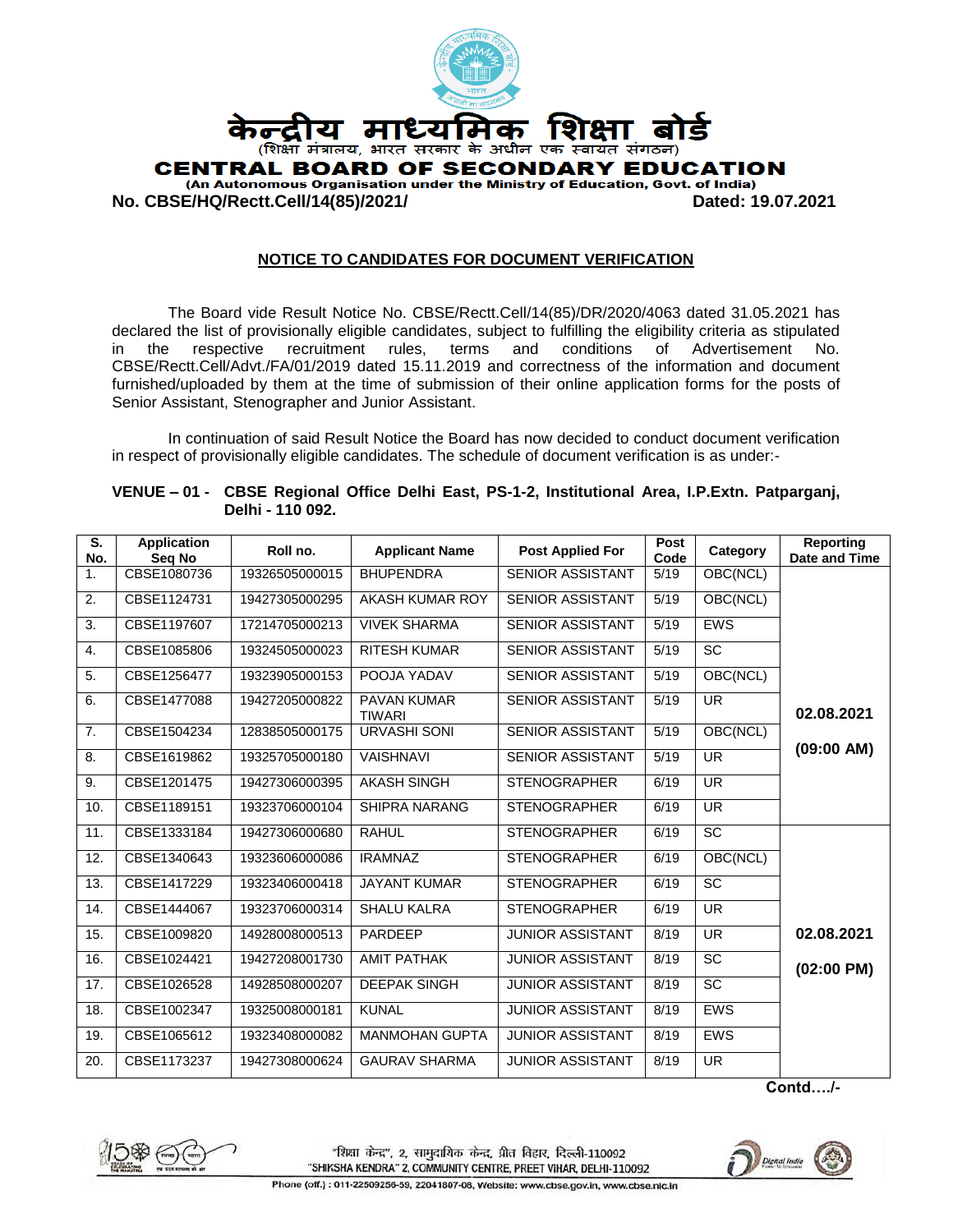

#### **VENUE – 01 - CBSE Regional Office Delhi East, PS-1-2, Institutional Area, I.P.Extn. Patparganj, Delhi - 110 092.**

| 21. | CBSE1207161 | 19325208000203 | NITIN BHARDWAJ                     | <b>JUNIOR ASSISTANT</b> | 8/19 | UR.                    |                      |
|-----|-------------|----------------|------------------------------------|-------------------------|------|------------------------|----------------------|
| 22. | CBSE1226651 | 19323808000204 | <b>ADITYA CHAUHAN</b>              | <b>JUNIOR ASSISTANT</b> | 8/19 | <b>EWS</b>             |                      |
| 23. | CBSE1326323 | 19324908000062 | <b>ANKIT KUMAR</b>                 | <b>JUNIOR ASSISTANT</b> | 8/19 | UR.                    |                      |
| 24. | CBSE1359816 | 19326308000791 | <b>MOHAMMAD</b><br><b>ISTIKHAR</b> | <b>JUNIOR ASSISTANT</b> | 8/19 | OBC(NCL)               | 03.08.2021           |
| 25. | CBSE1375624 | 19325108000583 | <b>UTTAM CHHILLAR</b>              | <b>JUNIOR ASSISTANT</b> | 8/19 | <b>UR</b>              |                      |
| 26. | CBSE1402144 | 19326308000836 | DEEPAK YADAV                       | <b>JUNIOR ASSISTANT</b> | 8/19 | OBC(NCL)               | (09:00 AM)           |
| 27. | CBSE1404769 | 19325108000594 | YOGESH THAKRAN                     | <b>JUNIOR ASSISTANT</b> | 8/19 | <b>UR</b>              |                      |
| 28. | CBSE1149561 | 19427208000407 | <b>PRIYANKA</b>                    | <b>JUNIOR ASSISTANT</b> | 8/19 | <b>SC</b>              |                      |
| 29. | CBSE1167069 | 14928008000177 | <b>NEHA YADAV</b>                  | <b>JUNIOR ASSISTANT</b> | 8/19 | OBC(NCL)               |                      |
| 30. | CBSE1200787 | 16022508001052 | <b>AKASH BODH</b>                  | <b>JUNIOR ASSISTANT</b> | 8/19 | <b>SC</b>              |                      |
| 31. | CBSE1507847 | 19325808000165 | <b>RAJ MOHAN</b>                   | <b>JUNIOR ASSISTANT</b> | 8/19 | OBC(NCL)               |                      |
| 32. | CBSE1525609 | 19325008000127 | <b>ROHIT KUMAR</b>                 | <b>JUNIOR ASSISTANT</b> | 8/19 | <b>EWS</b>             |                      |
| 33. | CBSE1564978 | 19323708000866 | <b>CHETAN YADAV</b>                | <b>JUNIOR ASSISTANT</b> | 8/19 | OBC(NCL)               |                      |
| 34. | CBSE1648316 | 19325408000209 | <b>SATISH DAGAR</b>                | <b>JUNIOR ASSISTANT</b> | 8/19 | <b>UR</b>              |                      |
| 35. | CBSE1265896 | 19323908000085 | <b>DEEPAK PANT</b>                 | <b>JUNIOR ASSISTANT</b> | 8/19 | <b>UR</b>              | 03.08.2021           |
| 36. | CBSE1348356 | 19326208000156 | <b>BHARAT</b>                      | <b>JUNIOR ASSISTANT</b> | 8/19 | <b>SC</b>              | $(02:00 \text{ PM})$ |
| 37. | CBSE1399732 | 19326608000991 | <b>RAHUL KUMAR</b>                 | <b>JUNIOR ASSISTANT</b> | 8/19 | <b>SC</b>              |                      |
| 38. | CBSE1410547 | 19324808000120 | <b>SUMEET</b>                      | <b>JUNIOR ASSISTANT</b> | 8/19 | $\overline{\text{ST}}$ |                      |
| 39. | CBSE1496448 | 19324108000951 | <b>MANOJ KUMAR</b>                 | <b>JUNIOR ASSISTANT</b> | 8/19 | <b>UR</b>              |                      |
| 40. | CBSE1631548 | 19323408001281 | <b>RAKESH KUMAR</b>                | <b>JUNIOR ASSISTANT</b> | 8/19 | <b>UR</b>              |                      |
|     |             |                |                                    |                         |      |                        |                      |

# **VENUE – 02 - CBSE Regional Office Noida, A-83, Sector -136, Noida, G.B. Nagar (U.P.) – 201305**

| S.<br>No.      | Application<br>Seg No | Roll no.       | <b>Applicant Name</b>            | <b>Post Applied For</b> | <b>Post</b><br>Code | Category              | Reporting<br>Date and<br><b>Time</b> |
|----------------|-----------------------|----------------|----------------------------------|-------------------------|---------------------|-----------------------|--------------------------------------|
| 1.             | CBSE1191586           | 19325605000126 | RONAK VERMA                      | <b>SENIOR ASSISTANT</b> | 5/19                | $\overline{OBC}(NCL)$ |                                      |
| 2.             | CBSE1231380           | 19427305000549 | <b>SHUBHAM BANSAL</b>            | <b>SENIOR ASSISTANT</b> | 5/19                | <b>EWS</b>            |                                      |
| 3.             | CBSE1380762           | 18319005000185 | FAHIM AHMAD<br><b>KHAN</b>       | <b>SENIOR ASSISTANT</b> | 5/19                | UR.                   | 04.08.2021                           |
| $\mathbf{4}$ . | CBSE1426720           | 19427305001103 | <b>BALBIR SINGH</b>              | <b>SENIOR ASSISTANT</b> | 5/19                | <b>UR</b>             |                                      |
| 5.             | CBSE1556051           | 19323705000113 | <b>SHYAM SINGH</b>               | <b>SENIOR ASSISTANT</b> | 5/19                | OBC(NCL)              | (09:00 AM)                           |
| 6.             | CBSE1533888           | 19427306001235 | <b>DEEPAK KUMAR</b>              | <b>STENOGRAPHER</b>     | 6/19                | UR                    |                                      |
| 7.             | CBSE1014944           | 11215808000386 | PRABHATENDRA<br><b>PAL SINGH</b> | <b>JUNIOR ASSISTANT</b> | 8/19                | <b>SC</b>             |                                      |
| 8.             | CBSE1032824           | 11215308000006 | <b>PRAVIN KUMAR</b>              | <b>JUNIOR ASSISTANT</b> | 8/19                | OBC(NCL)              |                                      |

**Contd…./-**



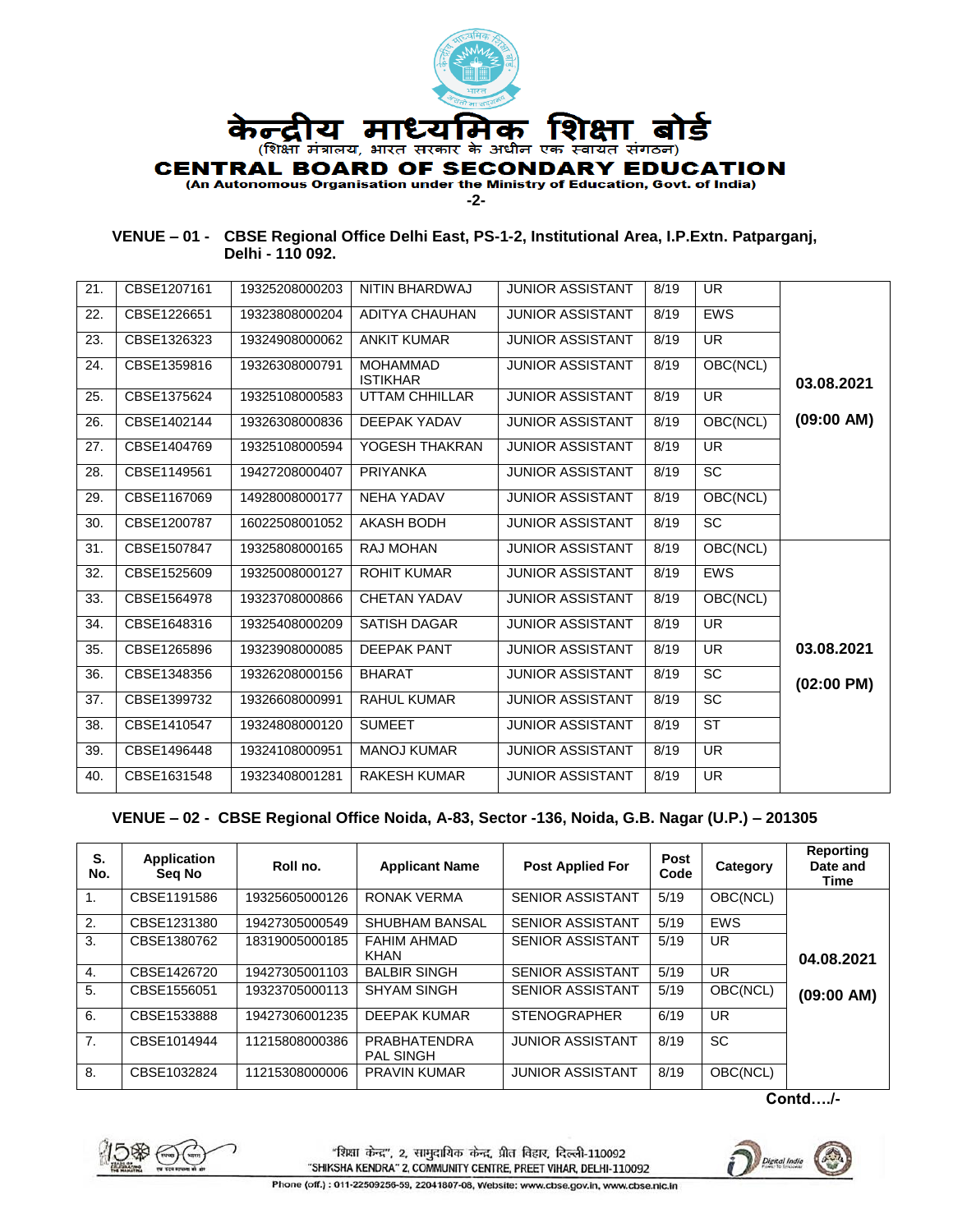

**-3-**

## **VENUE – 02 - CBSE Regional Office Noida, A-83, Sector -136, Noida, G.B. Nagar (U.P.) – 201305**

| 9.  | CBSE1056219 | 19427308003815 | <b>JASBIR SINGH</b>             | <b>JUNIOR ASSISTANT</b> | 8/19 | UR.        |            |
|-----|-------------|----------------|---------------------------------|-------------------------|------|------------|------------|
| 10. | CBSE1006640 | 19324908000001 | SATYAM KUMAR<br><b>TRIPATHI</b> | <b>JUNIOR ASSISTANT</b> | 8/19 | <b>EWS</b> | 04.08.2021 |
| 11. | CBSE1056886 | 11215508000719 | <b>HEMANT KUMAR</b>             | <b>JUNIOR ASSISTANT</b> | 8/19 | OBC(NCL)   |            |
| 12. | CBSE1325790 | 18129308001827 | <b>MAULIK GARG</b>              | <b>JUNIOR ASSISTANT</b> | 8/19 | <b>UR</b>  | (09:00 AM) |
| 13. | CBSE1106231 | 11615908000009 | ATUL KUMAR<br>SHARMA            | <b>JUNIOR ASSISTANT</b> | 8/19 | <b>EWS</b> |            |
| 14. | CBSE1465352 | 19323508001154 | <b>GAURAV KUMAR</b>             | <b>JUNIOR ASSISTANT</b> | 8/19 | UR.        |            |
| 15. | CBSE1485756 | 11215808000627 | <b>SUNIL KUMAR</b>              | <b>JUNIOR ASSISTANT</b> | 8/19 | UR         |            |
| 16. | CBSE1580913 | 12317008000816 | AKASH SINGH                     | <b>JUNIOR ASSISTANT</b> | 8/19 | UR.        |            |

#### **VENUE – 03 - CBSE Regional Office Dehradun, 99, Kaulagarh Road, Dehradun - 248001, Uttarakhand**

| S.<br>No.    | <b>Application</b><br>Sea No | Roll no.       | <b>Applicant Name</b>               | <b>Post Applied For</b> | Post<br>Code | Category   | <b>Reporting</b><br>Date and Time |
|--------------|------------------------------|----------------|-------------------------------------|-------------------------|--------------|------------|-----------------------------------|
| 1.           | CBSE1035599                  | 13920405000027 | <b>MO ADIB SIDDQUI</b>              | <b>SENIOR ASSISTANT</b> | 5/19         | OBC(NCL)   |                                   |
| 2.           | CBSE1012955                  | 13920508000029 | NITEESH BHANDARI                    | <b>JUNIOR ASSISTANT</b> | 8/19         | UR.        |                                   |
| 3.           | CBSE1015134                  | 13920608000007 | <b>PAWAN DEVSHALI</b>               | <b>JUNIOR ASSISTANT</b> | 8/19         | <b>EWS</b> | 06.08.2021                        |
| $\mathbf{4}$ | CBSE1078178                  | 13920608000448 | <b>ABBAL SINGH</b>                  | <b>JUNIOR ASSISTANT</b> | 8/19         | <b>UR</b>  |                                   |
| 5.           | CBSE1260443                  | 15221008000579 | <b>SURENDRA SINGH</b>               | <b>JUNIOR ASSISTANT</b> | 8/19         | <b>UR</b>  | (09:00 AM)                        |
| 6.           | CBSE1482723                  | 13920308000111 | ASHISH VARMA                        | <b>JUNIOR ASSISTANT</b> | 8/19         | <b>SC</b>  |                                   |
| 7.           | CBSE1524087                  | 20321108001323 | <b>MANISH KUMAR</b><br><b>GUPTA</b> | <b>JUNIOR ASSISTANT</b> | 8/19         | <b>UR</b>  |                                   |

#### **VENUE – 04 - CBSE Regional Office Panchkula, Sector- 5 , Panchkula - 134109 (Haryana)**

| S.<br>No. | Application<br>Seg No | Roll no.       | <b>Applicant Name</b> | <b>Post Applied For</b> | <b>Post</b><br>Code | Category   | Reporting<br>Date and Time |
|-----------|-----------------------|----------------|-----------------------|-------------------------|---------------------|------------|----------------------------|
| 1.        | CBSE1099528           | 13536905000034 | <b>DEEPIKA GUPTA</b>  | <b>SENIOR ASSISTANT</b> | 5/19                | UR         |                            |
| 2.        | CBSE1107491           | 12530005000062 | <b>PARSHANT</b>       | <b>SENIOR ASSISTANT</b> | 5/19                | <b>SC</b>  |                            |
| 3.        | CBSE1327666           | 18237205000174 | <b>MAHESH KUMAR</b>   | SENIOR ASSISTANT        | 5/19                | <b>SC</b>  |                            |
| 4.        | CBSE1354184           | 16237505000185 | <b>VINEET</b>         | <b>SENIOR ASSISTANT</b> | 5/19                | <b>SC</b>  |                            |
| 5.        | CBSE1534371           | 18237205000300 | <b>JYOTI</b>          | <b>SENIOR ASSISTANT</b> | 5/19                | <b>SC</b>  |                            |
| 6.        | CBSE1563749           | 13536905000197 | <b>HARISH</b>         | <b>SENIOR ASSISTANT</b> | 5/19                | SC         |                            |
| 7.        | CBSE1068474           | 18237205000032 | SANDEEP KUMAR         | SENIOR ASSISTANT        | 5/19                | OBC(NCL)   | 02.08.2021                 |
| 8.        | CBSE1085108           | 19427305000193 | NISHANT SHARMA        | <b>SENIOR ASSISTANT</b> | 5/19                | UR         |                            |
| 9.        | CBSE1180249           | 23136505000026 | AKSHIT KAUSHIK        | SENIOR ASSISTANT        | 5/19                | UR         | (09:00 AM)                 |
| 10.       | CBSE1340355           | 19323605000154 | ANJU                  | <b>SENIOR ASSISTANT</b> | 5/19                | <b>EWS</b> |                            |
| 11.       | CBSE1492013           | 19326405000273 | <b>NISHTHA</b>        | <b>SENIOR ASSISTANT</b> | 5/19                | UR         |                            |
| 12.       | CBSE1694949           | 14927905000742 | <b>HARISH KUMAR</b>   | <b>SENIOR ASSISTANT</b> | 5/19                | SC         |                            |
| 13.       | CBSE1518602           | 16237506000137 | SAHIL TOGA            | <b>STENOGRAPHER</b>     | 6/19                | <b>SC</b>  |                            |
| 14.       | CBSE1026177           | 19323706000019 | ARUNA KUMARI          | <b>STENOGRAPHER</b>     | 6/19                | UR         |                            |
| 15.       | CBSE1231660           | 17738106000006 | SHUBHAM SHARMA        | <b>STENOGRAPHER</b>     | 6/19                | <b>EWS</b> |                            |

**Contd…./-**



"शिक्षा केन्द्र", 2, सामुदायिक केन्द्र, प्रीत विहार, दिल्ली-110092 "SHIKSHA KENDRA" 2, COMMUNITY CENTRE, PREET VIHAR, DELHI-110092



Phone (off.): 011-22509256-59, 22041807-08, Website: www.cbse.gov.in, www.cbse.nic.in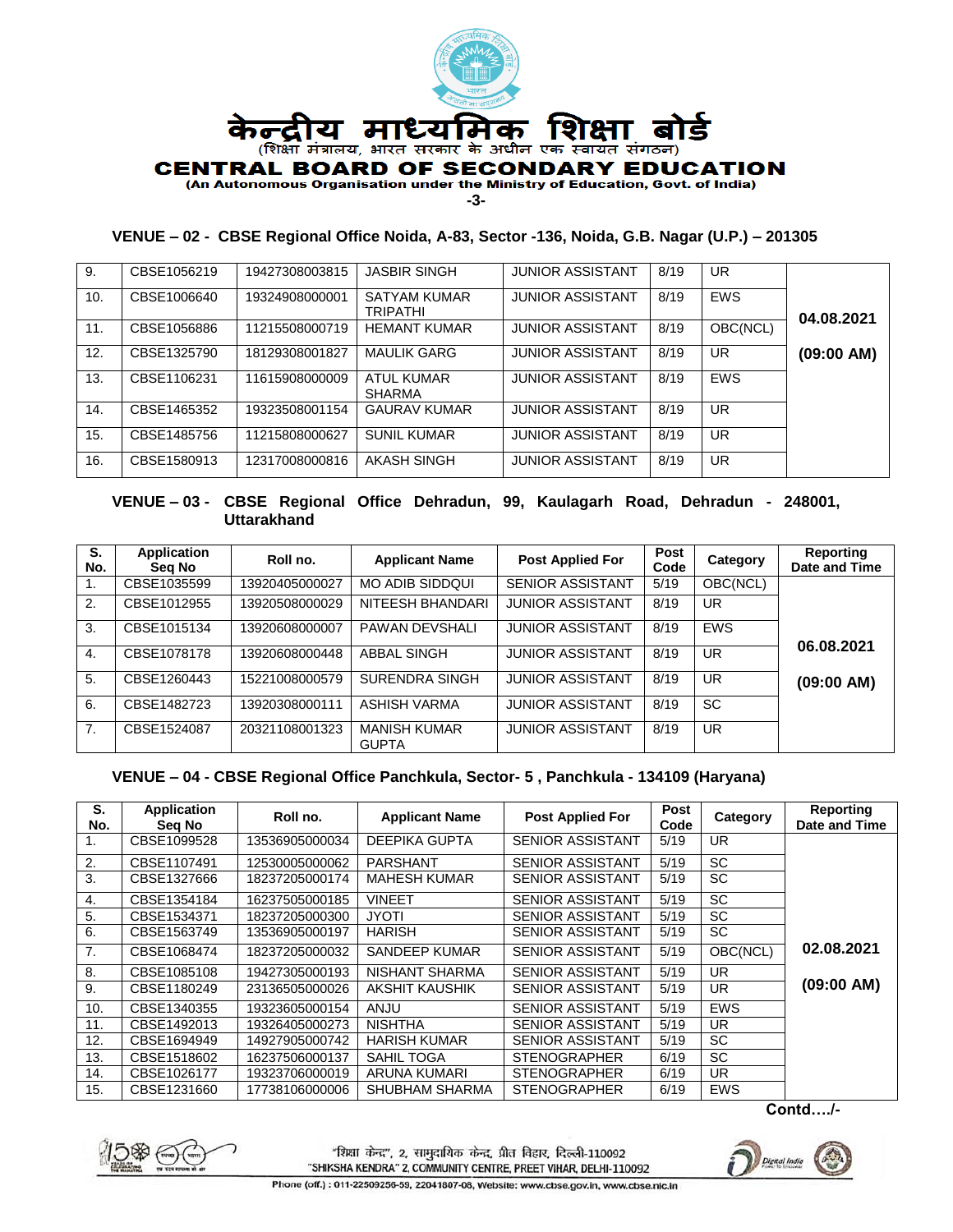

# **CENTRAL BOARD OF SECONDARY EDUCATION**

(An Autonomous Organisation under the Ministry of Education, Govt. of India)

**-4-**

# **VENUE – 04 - CBSE Regional Office Panchkula, Sector- 5, Panchkula - 134109 (Haryana)**

| 16. | CBSE1328181 | 19427306000664 | <b>SUSHANT SAHU</b>    | <b>STENOGRAPHER</b>     | 6/19 | OBC(NCL)   |                      |
|-----|-------------|----------------|------------------------|-------------------------|------|------------|----------------------|
| 17. | CBSE1097769 | 13538008000368 | ANJU                   | <b>JUNIOR ASSISTANT</b> | 8/19 | <b>EWS</b> |                      |
| 18. | CBSE1564206 | 16138308000383 | <b>SUMIT SINGH</b>     | <b>JUNIOR ASSISTANT</b> | 8/19 | SC         |                      |
| 19. | CBSE1006226 | 11114508000170 | <b>ASHISH</b>          | <b>JUNIOR ASSISTANT</b> | 8/19 | UR         |                      |
| 20. | CBSE1030196 | 14327708000466 | <b>VIKRANT SANGWAN</b> | <b>JUNIOR ASSISTANT</b> | 8/19 | <b>UR</b>  |                      |
| 21. | CBSE1086558 | 18129308001582 | RAJEEV                 | <b>JUNIOR ASSISTANT</b> | 8/19 | <b>UR</b>  |                      |
| 22. | CBSE1166726 | 13537008000072 | <b>ASHISH MALIK</b>    | <b>JUNIOR ASSISTANT</b> | 8/19 | UR         | 02.08.2021           |
| 23. | CBSE1207906 | 13538008000100 | <b>MUKESH</b>          | JUNIOR ASSISTANT        | 8/19 | <b>UR</b>  |                      |
| 24. | CBSE1211681 | 13538008000105 | <b>DINESH</b>          | <b>JUNIOR ASSISTANT</b> | 8/19 | OBC(NCL)   | $(02:00 \text{ PM})$ |
| 25. | CBSE1217154 | 14327708000376 | <b>PUNEET MUDGAL</b>   | <b>JUNIOR ASSISTANT</b> | 8/19 | UR         |                      |
| 26. | CBSE1259359 | 13538008000464 | <b>JOGINDER</b>        | <b>JUNIOR ASSISTANT</b> | 8/19 | OBC(NCL)   |                      |
| 27. | CBSE1270487 | 19326208000098 | <b>VIKAS</b>           | <b>JUNIOR ASSISTANT</b> | 8/19 | UR         |                      |
| 28. | CBSE1278907 | 14928308000352 | <b>SOMBIR</b>          | <b>JUNIOR ASSISTANT</b> | 8/19 | UR         |                      |
| 29. | CBSE1279479 | 13538008000469 | YOGESH                 | <b>JUNIOR ASSISTANT</b> | 8/19 | UR         |                      |
| 30. | CBSE1304585 | 13538008000480 | <b>AMIT KUMAR</b>      | <b>JUNIOR ASSISTANT</b> | 8/19 | UR         |                      |
| 31. | CBSE1324827 | 13538008000490 | <b>ASHWANI</b>         | <b>JUNIOR ASSISTANT</b> | 8/19 | <b>UR</b>  |                      |
| 32. | CBSE1337146 | 19326208000152 | JAIDEEP                | <b>JUNIOR ASSISTANT</b> | 8/19 | UR         |                      |
| 33. | CBSE1339536 | 19325308000432 | <b>VIKAS</b>           | <b>JUNIOR ASSISTANT</b> | 8/19 | UR         |                      |
| 34. | CBSE1353463 | 14928508000110 | SANDEEP                | <b>JUNIOR ASSISTANT</b> | 8/19 | OBC(NCL)   |                      |
| 35. | CBSE1354301 | 19325108000569 | <b>ASHISH</b>          | <b>JUNIOR ASSISTANT</b> | 8/19 | UR         |                      |
| 36. | CBSE1358702 | 18237908000099 | <b>GAURAV SHARMA</b>   | <b>JUNIOR ASSISTANT</b> | 8/19 | UR         |                      |
| 37. | CBSE1360219 | 14327708000172 | <b>GAURAV KUMAR</b>    | <b>JUNIOR ASSISTANT</b> | 8/19 | OBC(NCL)   | 03.08.2021           |
| 38. | CBSE1360863 | 11114508000054 | <b>KULJEET</b>         | <b>JUNIOR ASSISTANT</b> | 8/19 | <b>UR</b>  | (09:00 AM)           |
| 39. | CBSE1373890 | 19326208001170 | AJAY                   | <b>JUNIOR ASSISTANT</b> | 8/19 | UR         |                      |
| 40. | CBSE1382130 | 19325108000336 | <b>SAHIL</b>           | <b>JUNIOR ASSISTANT</b> | 8/19 | UR         |                      |
| 41. | CBSE1394333 | 19429708000382 | <b>JITENDER</b>        | <b>JUNIOR ASSISTANT</b> | 8/19 | UR         |                      |
| 42. | CBSE1406199 | 14928508000334 | <b>DEEPAK KUMAR</b>    | <b>JUNIOR ASSISTANT</b> | 8/19 | OBC(NCL)   |                      |
| 43. | CBSE1406466 | 13538008000518 | <b>RAMESH KUMAR</b>    | <b>JUNIOR ASSISTANT</b> | 8/19 | OBC(NCL)   |                      |
| 44. | CBSE1415522 | 13537008000347 | AMIT                   | <b>JUNIOR ASSISTANT</b> | 8/19 | <b>EWS</b> |                      |
| 45. | CBSE1086922 | 23136508000243 | <b>GARIMA</b>          | <b>JUNIOR ASSISTANT</b> | 8/19 | OBC(NCL)   |                      |
| 46. | CBSE1141395 | 19324408000246 | <b>ROHIT</b>           | <b>JUNIOR ASSISTANT</b> | 8/19 | SC         | 03.08.2021           |
| 47. | CBSE1147996 | 19638608001317 | SAHIL MEHRA            | <b>JUNIOR ASSISTANT</b> | 8/19 | SC         |                      |
| 48. | CBSE1187056 | 19638608001347 | <b>RANBIR</b>          | <b>JUNIOR ASSISTANT</b> | 8/19 | SC         | $(02:00 \text{ PM})$ |
| 49. | CBSE1451471 | 13538008000546 | PARMEET                | JUNIOR ASSISTANT        | 8/19 | <b>EWS</b> |                      |

**Contd…./-**



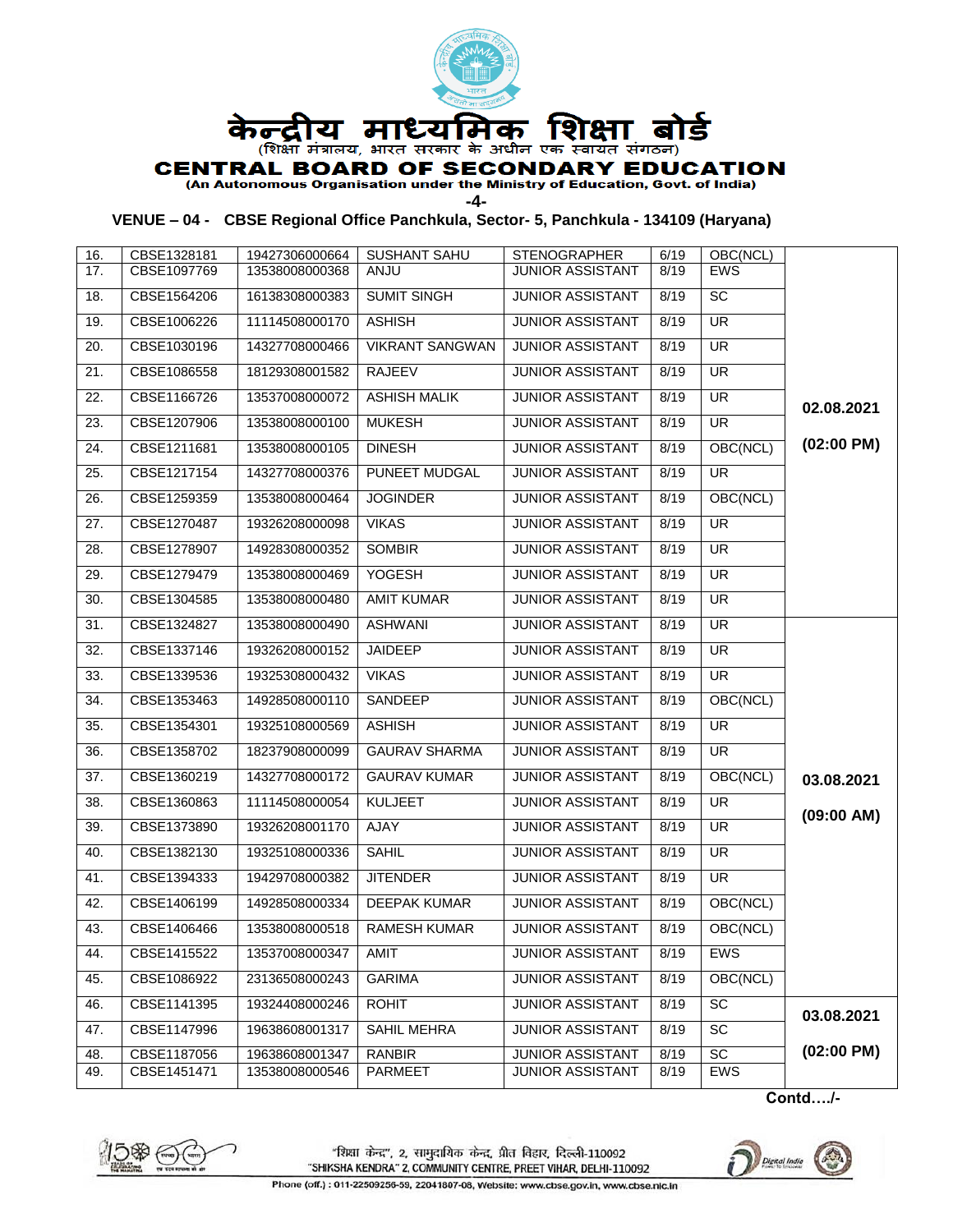

**-5-**

## **VENUE – 04 - CBSE Regional Office Panchkula, Sector- 5, Panchkula - 134109 (Haryana)**

| 50. | CBSE1457847 | 13538008000548            | AMIT                                | <b>JUNIOR ASSISTANT</b> | 8/19 | <b>UR</b>                |                      |
|-----|-------------|---------------------------|-------------------------------------|-------------------------|------|--------------------------|----------------------|
| 51. | CBSE1461187 | 13538008000552            | VINAY                               | <b>JUNIOR ASSISTANT</b> | 8/19 | <b>UR</b>                |                      |
| 52. | CBSE1462882 | 19326208000761            | SANDEEP                             | <b>JUNIOR ASSISTANT</b> | 8/19 | <b>UR</b>                |                      |
| 53. | CBSE1486161 | 18237808000170            | <b>TARUN</b>                        | <b>JUNIOR ASSISTANT</b> | 8/19 | $\overline{\mathsf{UR}}$ | 03.08.2021           |
| 54. | CBSE1497705 | 13538008000566            | SAVIN LOHCHAB                       | <b>JUNIOR ASSISTANT</b> | 8/19 | $\overline{\mathsf{UR}}$ | $(02:00 \text{ PM})$ |
| 55. | CBSE1514668 | 19325108000386            | <b>NAVEEN KUMAR</b>                 | <b>JUNIOR ASSISTANT</b> | 8/19 | OBC(NCL)                 |                      |
| 56. | CBSE1537728 | 19427208001422            | <b>PARVEEN</b>                      | <b>JUNIOR ASSISTANT</b> | 8/19 | UR                       |                      |
| 57. | CBSE1550531 | 13537008000385            | <b>ATUL MOR</b>                     | <b>JUNIOR ASSISTANT</b> | 8/19 | $\overline{\mathsf{UR}}$ |                      |
| 58. | CBSE1554180 | 19325808000192            | <b>PANKAJ SINGH</b>                 | <b>JUNIOR ASSISTANT</b> | 8/19 | OBC(NCL)                 |                      |
| 59. | CBSE1559403 | 13537008000388            | ANIL KUMAR LAMBA                    | JUNIOR ASSISTANT        | 8/19 | <b>EWS</b>               |                      |
| 60. | CBSE1571658 | 18127008000400            | RAJEEV YADAV                        | JUNIOR ASSISTANT        | 8/19 | OBC(NCL)                 |                      |
| 61. | CBSE1579010 | 11114508000076            | <b>ARUN KUMAR</b>                   | <b>JUNIOR ASSISTANT</b> | 8/19 | <b>EWS</b>               |                      |
| 62. | CBSE1585390 | 14327708000647            | AJAY                                | <b>JUNIOR ASSISTANT</b> | 8/19 | <b>EWS</b>               |                      |
| 63. | CBSE1590467 | 19325108000432            | <b>MANJEET</b>                      | JUNIOR ASSISTANT        | 8/19 | $\overline{\mathsf{UR}}$ |                      |
| 64. | CBSE1595488 | 19326208000916            | <b>PANKAJ</b>                       | <b>JUNIOR ASSISTANT</b> | 8/19 | $\overline{\mathsf{UR}}$ |                      |
| 65. | CBSE1618433 | 19324908000163            | <b>VIPIN</b>                        | <b>JUNIOR ASSISTANT</b> | 8/19 | <b>UR</b>                |                      |
| 66. | CBSE1667151 | 18237908000234            | <b>SUMIT YADAV</b>                  | <b>JUNIOR ASSISTANT</b> | 8/19 | OBC(NCL)                 |                      |
| 67. | CBSE1677233 | 13538008000649            | <b>RAHUL</b>                        | <b>JUNIOR ASSISTANT</b> | 8/19 | UR                       |                      |
| 68. | CBSE1681971 | 19325408000474            | <b>VIKASH</b>                       | <b>JUNIOR ASSISTANT</b> | 8/19 | OBC(NCL)                 | 04.08.2021           |
| 69. | CBSE1683120 | 19326308001758            | <b>DEEPAK</b>                       | <b>JUNIOR ASSISTANT</b> | 8/19 | <b>EWS</b>               | (09:00 AM)           |
| 70. | CBSE1256258 | 18237808000355            | <b>NISHA RANI</b>                   | <b>JUNIOR ASSISTANT</b> | 8/19 | $\overline{\mathsf{UR}}$ |                      |
| 71. | CBSE1259312 | 19325208000218            | <b>SUMIT KUMAR</b>                  | <b>JUNIOR ASSISTANT</b> | 8/19 | SC                       |                      |
| 72. | CBSE1259743 | 19325208000408            | ROHIT PHOOLAY                       | <b>JUNIOR ASSISTANT</b> | 8/19 | SC                       |                      |
| 73. | CBSE1265274 | 18237808000357            | <b>SALMA</b>                        | <b>JUNIOR ASSISTANT</b> | 8/19 | OBC(NCL)                 |                      |
| 74. | CBSE1309167 | 18237808000373            | SONIYA                              | <b>JUNIOR ASSISTANT</b> | 8/19 | OBC(NCL)                 |                      |
| 75. | CBSE1336416 | 14928308000371            | <b>NAVEEN</b>                       | JUNIOR ASSISTANT        | 8/19 | SC                       |                      |
| 76. | CBSE1371356 | 19325108000328            | <b>SUNIL KUMAR</b>                  | <b>JUNIOR ASSISTANT</b> | 8/19 | SC                       |                      |
| 77. | CBSE1372851 | 18237808000117   SHARMILA |                                     | JUNIOR ASSISTANT        | 8/19 | OBC(NCL)                 |                      |
| 78. | CBSE1406895 | 18237808000131            | RITU                                | <b>JUNIOR ASSISTANT</b> | 8/19 | UR                       |                      |
| 79. | CBSE1433488 | 14927908000020            | <b>LALIT KUMAR</b>                  | <b>JUNIOR ASSISTANT</b> | 8/19 | OBC(NCL)                 | 04.08.2021           |
| 80. | CBSE1444736 | 14327408001372            | PRAMOD KUMAR                        | <b>JUNIOR ASSISTANT</b> | 8/19 | $\overline{SC}$          | $(02:00$ PM)         |
| 81. | CBSE1470462 | 18237808000164            | <b>MANISHA</b>                      | JUNIOR ASSISTANT        | 8/19 | UR                       |                      |
| 82. | CBSE1483126 | 14327408000399            | <b>PRIYANKA</b><br><b>CHAUDHARY</b> | <b>JUNIOR ASSISTANT</b> | 8/19 | EWS                      |                      |
| 83. | CBSE1495952 | 21036708000387            | POONAM                              | <b>JUNIOR ASSISTANT</b> | 8/19 | OBC(NCL)                 |                      |

**Contd…./-**



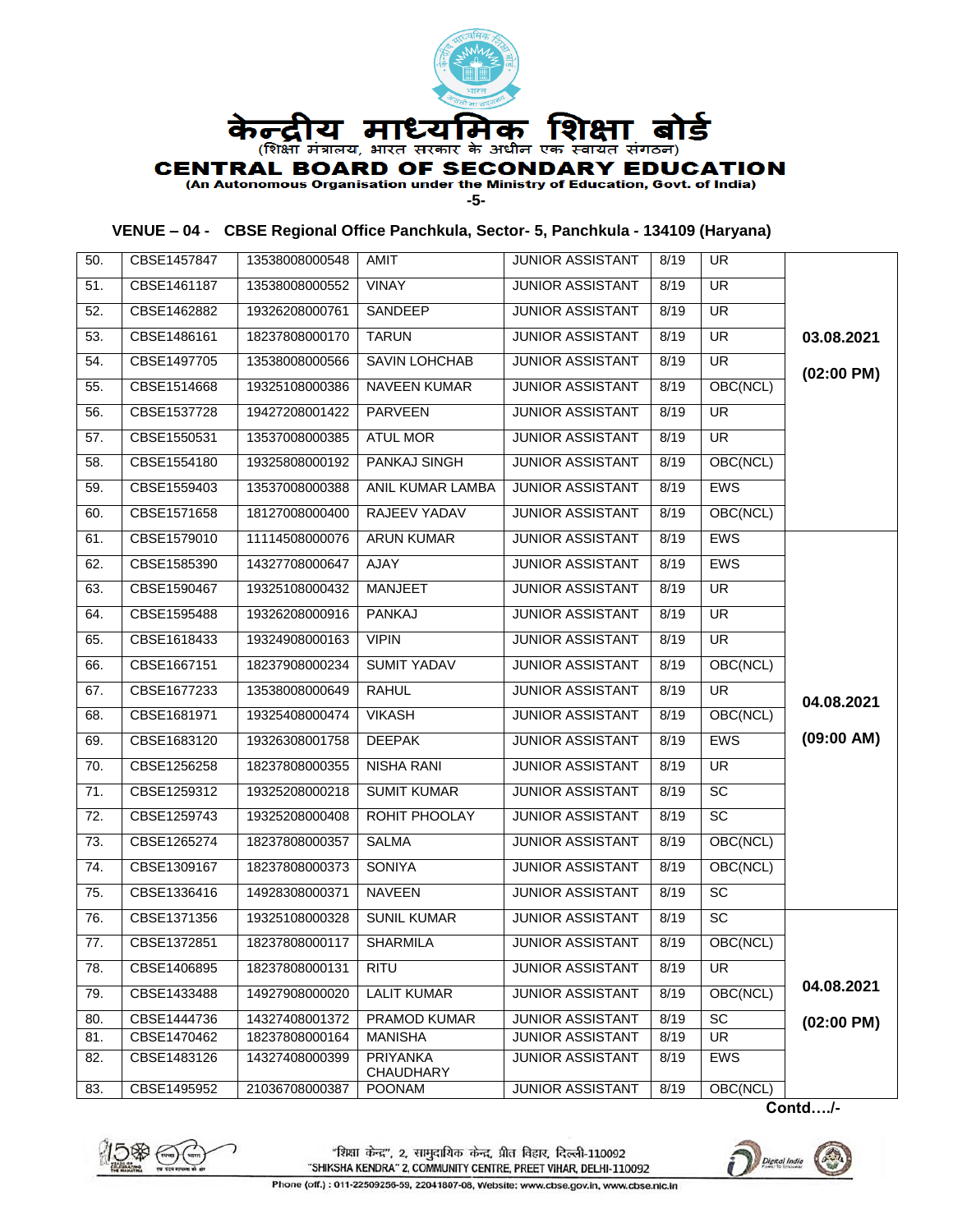

**-6-**

## **VENUE – 04 - CBSE Regional Office Panchkula, Sector- 5, Panchkula - 134109 (Haryana)**

| 84. | CBSE1510734 | 15336608000672 | <b>RAVITA</b> | <b>JUNIOR ASSISTANT</b> | 8/19 | UR        |                      |
|-----|-------------|----------------|---------------|-------------------------|------|-----------|----------------------|
| 85. | CBSE1603214 | 18237808000241 | MAMTA         | <b>JUNIOR ASSISTANT</b> | 8/19 | UR        | 04.08.2021           |
| 86. | CBSE1626121 | 19325508000459 | <b>JYOTI</b>  | <b>JUNIOR ASSISTANT</b> | 8/19 | OBC(NCL)  | $(02:00 \text{ PM})$ |
| 87. | CBSE1639706 | 14928008001468 | <b>SUDHIR</b> | <b>JUNIOR ASSISTANT</b> | 8/19 | OBC(NCL)  |                      |
| 88. | CBSE1650152 | 14928108000129 | PARVFFN       | <b>JUNIOR ASSISTANT</b> | 8/19 | SC        |                      |
| 89. | CBSE1662087 | 13537008000194 | ROHIT SAROHA  | <b>JUNIOR ASSISTANT</b> | 8/19 | <b>SC</b> |                      |
| 90. | CBSE1668745 | 11836408000033 | <b>HAPPY</b>  | <b>JUNIOR ASSISTANT</b> | 8/19 | UR        |                      |

## **VENUE – 05 - CBSE Regional Office Ajmer, Todarmal Marg, Ajmer-305030**

| S.               | <b>Application</b>    | Roll no.       | <b>Applicant Name</b>                    | <b>Post Applied For</b> | Post<br>Code | Category                 | <b>Reporting</b><br>Date and Time |
|------------------|-----------------------|----------------|------------------------------------------|-------------------------|--------------|--------------------------|-----------------------------------|
| No.<br>1.        | Seg No<br>CBSE1144623 | 19326205000102 | <b>MAKHAN SINGH</b>                      | <b>SENIOR ASSISTANT</b> | 5/19         | OBC(NCL)                 |                                   |
|                  |                       |                |                                          |                         |              |                          |                                   |
| 2.               | CBSE1435968           | 13221705000097 | PALLAV SHARMA                            | <b>SENIOR ASSISTANT</b> | 5/19         | $\overline{\mathsf{UR}}$ |                                   |
| 3.               | CBSE1148661           | 16022805000110 | <b>MEGHRAJ MEENA</b>                     | <b>SENIOR ASSISTANT</b> | 5/19         | ST                       |                                   |
| 4.               | CBSE1317224           | 16021905000553 | <b>CHANDRA KANT</b><br><b>MEENA</b>      | <b>SENIOR ASSISTANT</b> | 5/19         | <b>ST</b>                |                                   |
| 5.               | CBSE1343337           | 11331505000123 | <b>MEGHA MAHARSHI</b>                    | <b>SENIOR ASSISTANT</b> | 5/19         | $\overline{\mathsf{UR}}$ |                                   |
| 6.               | CBSE1436263           | 11521505000257 | <b>HARSHITA YADAV</b>                    | <b>SENIOR ASSISTANT</b> | 5/19         | OBC(NCL)                 |                                   |
| $\overline{7}$ . | CBSE1281297           | 13221706000050 | <b>AJAY AHUJA</b>                        | <b>STENOGRAPHER</b>     | 6/19         | <b>EWS</b>               |                                   |
| 8.               | CBSE1548848           | 16022606000556 | <b>DIVYANSH PAREEK</b>                   | <b>STENOGRAPHER</b>     | 6/19         | $\overline{\mathsf{UR}}$ |                                   |
| 9.               | CBSE1595121           | 13221706000243 | <b>ANAND DERASHRI</b>                    | <b>STENOGRAPHER</b>     | 6/19         | <b>EWS</b>               |                                   |
| 10.              | CBSE1234022           | 16022606000188 | <b>RAKESH MEENA</b>                      | <b>STENOGRAPHER</b>     | 6/19         | <b>ST</b>                |                                   |
| 11.              | CBSE1036272           | 19427308000149 | <b>HITESH MEENA</b>                      | <b>JUNIOR ASSISTANT</b> | 8/19         | $\overline{\text{ST}}$   |                                   |
| 12.              | CBSE1316989           | 19326808000105 | <b>RAVINDRA KUMAR</b>                    | <b>JUNIOR ASSISTANT</b> | 8/19         | OBC(NCL)                 |                                   |
| 13.              | CBSE1438475           | 22223308000313 | <b>GAGAN KUMAR</b><br><b>CHOUDHARY</b>   | <b>JUNIOR ASSISTANT</b> | 8/19         | OBC(NCL)                 | 02.08.2021                        |
| 14.              | CBSE1533214           | 16423108001246 | <b>GOGA RAM</b><br><b>CHOUDHARY</b>      | <b>JUNIOR ASSISTANT</b> | 8/19         | OBC(NCL)                 | (09:00 AM)                        |
| 15.              | CBSE1654096           | 21036708000466 | SUBE SINGH<br><b>KASANA</b>              | <b>JUNIOR ASSISTANT</b> | 8/19         | <b>UR</b>                |                                   |
| 16.              | CBSE1339893           | 16021908004187 | <b>HANUMAN SAHAY</b><br><b>MEENA</b>     | <b>JUNIOR ASSISTANT</b> | 8/19         | ST                       |                                   |
| 17.              | CBSE1348650           | 16021908000750 | POORAN CHAND<br><b>MEENA</b>             | <b>JUNIOR ASSISTANT</b> | 8/19         | <b>ST</b>                |                                   |
| 18.              | CBSE1526762           | 19325708000330 | <b>ABHISHEK MEENA</b>                    | <b>JUNIOR ASSISTANT</b> | 8/19         | $\overline{\text{ST}}$   |                                   |
| 19.              | CBSE1530567           | 16022708003045 | <b>VIKAS KUMAR</b><br><b>MEENA</b>       | <b>JUNIOR ASSISTANT</b> | 8/19         | ST                       |                                   |
| 20.              | CBSE1548017           | 16023008000440 | ANIMA LADDHA                             | <b>JUNIOR ASSISTANT</b> | 8/19         | <b>EWS</b>               |                                   |
| 21.              | CBSE1578000           | 14431608000313 | <b>ANAND RUTVIJ</b><br><b>RAMESHBHAI</b> | <b>JUNIOR ASSISTANT</b> | 8/19         | $\overline{SC}$          |                                   |
| 22.              | CBSE1583016           | 16022508002410 | KULDEEP MEENA                            | <b>JUNIOR ASSISTANT</b> | 8/19         | ST                       |                                   |
| 23.              | CBSE1611349           | 16022908000666 | HANSRAJ MEENA                            | <b>JUNIOR ASSISTANT</b> | 8/19         | $\overline{\text{ST}}$   |                                   |

**Contd…./-**



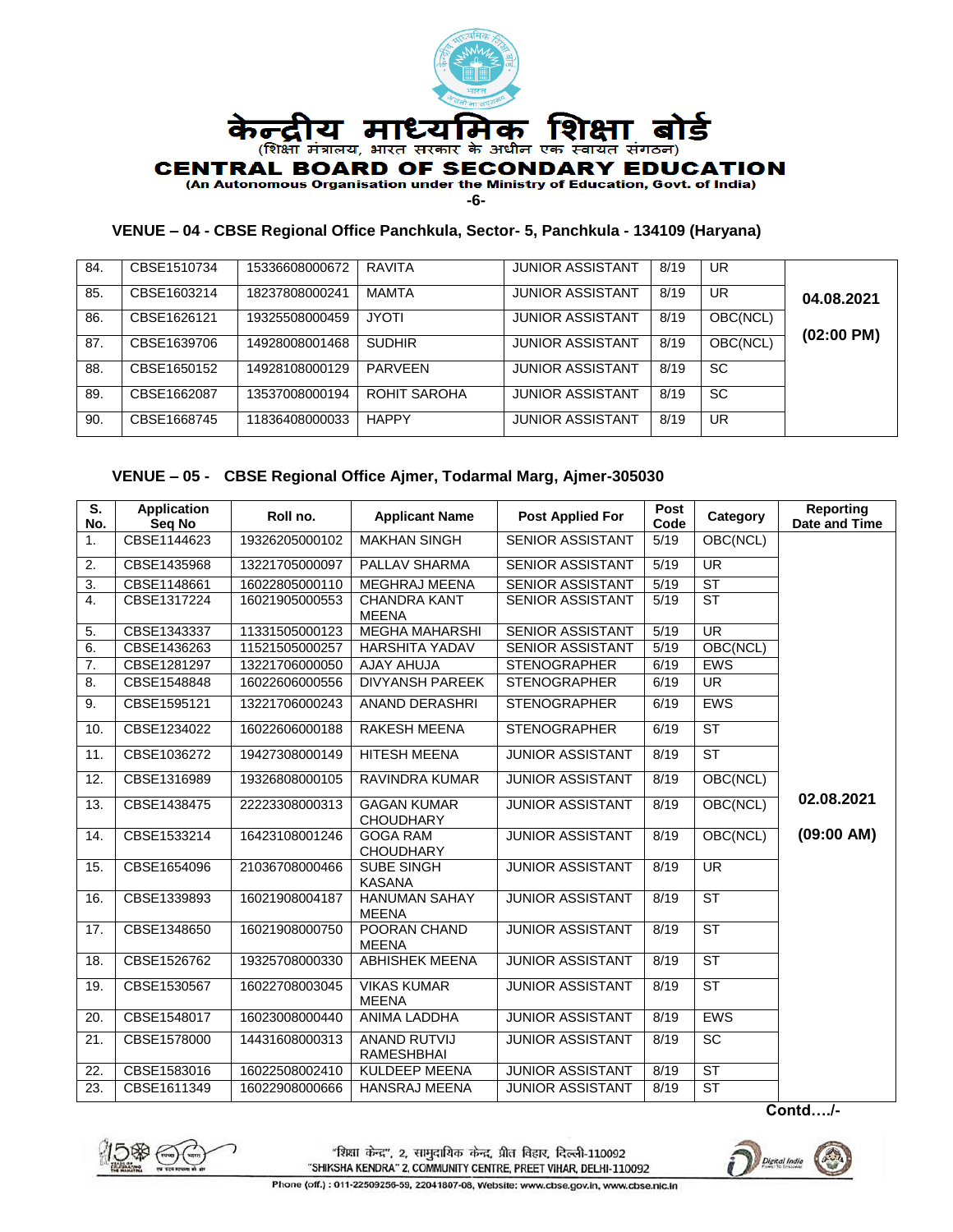

**-7-**

**VENUE – 06 - CBSE Regional Office Bhopal, Rohit Nagar, Phase-II, Ward No.53, Bawadia Kalan, Bhopal – 462 039**

| S.<br>No. | <b>Application</b><br>Seg No | Roll no.       | <b>Applicant Name</b>                 | <b>Post Applied For</b> | Post<br>Code | Category   | <b>Reporting</b><br><b>Date and Time</b> |
|-----------|------------------------------|----------------|---------------------------------------|-------------------------|--------------|------------|------------------------------------------|
| 1.        | CBSE1177747                  | 13033805000152 | <b>NILESH PAWAR</b>                   | <b>SENIOR ASSISTANT</b> | 5/19         | OBC(NCL)   |                                          |
| 2.        | CBSE1195238                  | 13033805000165 | <b>RANDEEP SINGH</b><br><b>JADON</b>  | <b>SENIOR ASSISTANT</b> | 5/19         | <b>EWS</b> |                                          |
| 3.        | CBSE1321396                  | 19325105000114 | <b>MOHD TOUGEER</b><br>AALAM ANSARI   | <b>SENIOR ASSISTANT</b> | 5/19         | OBC(NCL)   |                                          |
| 4.        | CBSE1121906                  | 15834005000044 | <b>DIPTY SINGH</b><br><b>MEENA</b>    | <b>SENIOR ASSISTANT</b> | 5/19         | <b>ST</b>  |                                          |
| 5.        | CBSE1320321                  | 15934105000125 | <b>SANDHYA</b><br><b>VISHWAKARMA</b>  | <b>SENIOR ASSISTANT</b> | 5/19         | OBC(NCL)   |                                          |
| 6.        | CBSE1559651                  | 13033805000538 | <b>RATNESH</b><br><b>AHIRWAR</b>      | <b>SENIOR ASSISTANT</b> | 5/19         | SC         |                                          |
| 7.        | CBSE1381041                  | 13033606000162 | <b>MANEESH</b>                        | <b>STENOGRAPHER</b>     | 6/19         | OBC(NCL)   | 04.08.2021                               |
| 8.        | CBSE1198975                  | 15934108000174 | <b>PRASHANT</b><br><b>SHRIVASTAVA</b> | <b>JUNIOR ASSISTANT</b> | 8/19         | <b>EWS</b> | (09:00 AM)                               |
| 9.        | CBSE1080186                  | 22434408000621 | <b>BHAVESH VERMA</b>                  | <b>JUNIOR ASSISTANT</b> | 8/19         | <b>ST</b>  |                                          |
| 10.       | CBSE1462567                  | 15934108001516 | SHREYANSH RANA                        | <b>JUNIOR ASSISTANT</b> | 8/19         | OBC(NCL)   |                                          |
| 11.       | CBSE1502292                  | 15934108001572 | <b>AMAN PANDEY</b>                    | <b>JUNIOR ASSISTANT</b> | 8/19         | <b>EWS</b> |                                          |
| 12.       | CBSE1288362                  | 20834308000493 | <b>ANJU SAHU</b>                      | <b>JUNIOR ASSISTANT</b> | 8/19         | OBC(NCL)   |                                          |
| 13.       | CBSE1298103                  | 20033508000212 | <b>SUNIL</b>                          | <b>JUNIOR ASSISTANT</b> | 8/19         | <b>ST</b>  |                                          |
| 14.       | CBSE1376145                  | 13033808002981 | <b>ABHISHEK KUMAR</b>                 | <b>JUNIOR ASSISTANT</b> | 8/19         | <b>SC</b>  |                                          |
| 15.       | CBSE1558605                  | 13033808003329 | <b>RATNESH</b><br>AHIRWAR             | <b>JUNIOR ASSISTANT</b> | 8/19         | <b>SC</b>  |                                          |

#### **VENUE – 07- CBSE Regional Office Pune, RLM Business Park, SR. NO. 28/4/A, Old Kharadi Mundava Road, Opposite to Bollywood Multiplex, Kharadi, Pune – 411014 Maharashtra**

| S.<br>No.      | <b>Application</b><br>Sea No | Roll no.       | <b>Applicant Name</b>                      | <b>Post Applied For</b> | Post<br>Code | Category  | Reporting<br><b>Date and Time</b> |
|----------------|------------------------------|----------------|--------------------------------------------|-------------------------|--------------|-----------|-----------------------------------|
| 1.             | CBSE1364233                  | 18832605000392 | LANJEWAR RAJESH<br><b>DEVIDAS</b>          | <b>SENIOR ASSISTANT</b> | 5/19         | OBC(NCL)  |                                   |
| 2.             | CBSE1193988                  | 18832605000214 | <b>THAMKE MINAL</b><br><b>VASANT</b>       | <b>SENIOR ASSISTANT</b> | 5/19         | <b>SC</b> |                                   |
| 3.             | CBSE1448487                  | 19933105000329 | KOKULWAR AKASH<br><b>PANDURANG</b>         | <b>SENIOR ASSISTANT</b> | 5/19         | OBC(NCL)  | 06.08.2021                        |
| $\mathbf{4}$ . | CBSE1200794                  | 19133008000171 | <b>MANOJ KUMAR</b><br><b>RAJARAM GAVIT</b> | <b>JUNIOR ASSISTANT</b> | 8/19         | <b>ST</b> | (09:00 AM)                        |
| 5.             | CBSE1389985                  | 18832708001831 | DAHAT KUNAL<br><b>OMPRAKASH</b>            | <b>JUNIOR ASSISTANT</b> | 8/19         | <b>SC</b> |                                   |
| 6.             | CBSE1558669                  | 18832808000169 | THAMKE MINAL<br><b>VASANT</b>              | <b>JUNIOR ASSISTANT</b> | 8/19         | <b>SC</b> |                                   |
| 7.             | CBSE1566222                  | 18832808000341 | DEEPAK L LADE                              | <b>JUNIOR ASSISTANT</b> | 8/19         | <b>SC</b> |                                   |

**Contd…./-**



"शिक्षा केन्द्र", 2, सामुदायिक केन्द्र, प्रीत विहार, दिल्ली-110092 "SHIKSHA KENDRA" 2, COMMUNITY CENTRE, PREET VIHAR, DELHI-110092



Phone (off.): 011-22509256-59, 22041807-08, Website: www.cbse.gov.in, www.cbse.nlc.in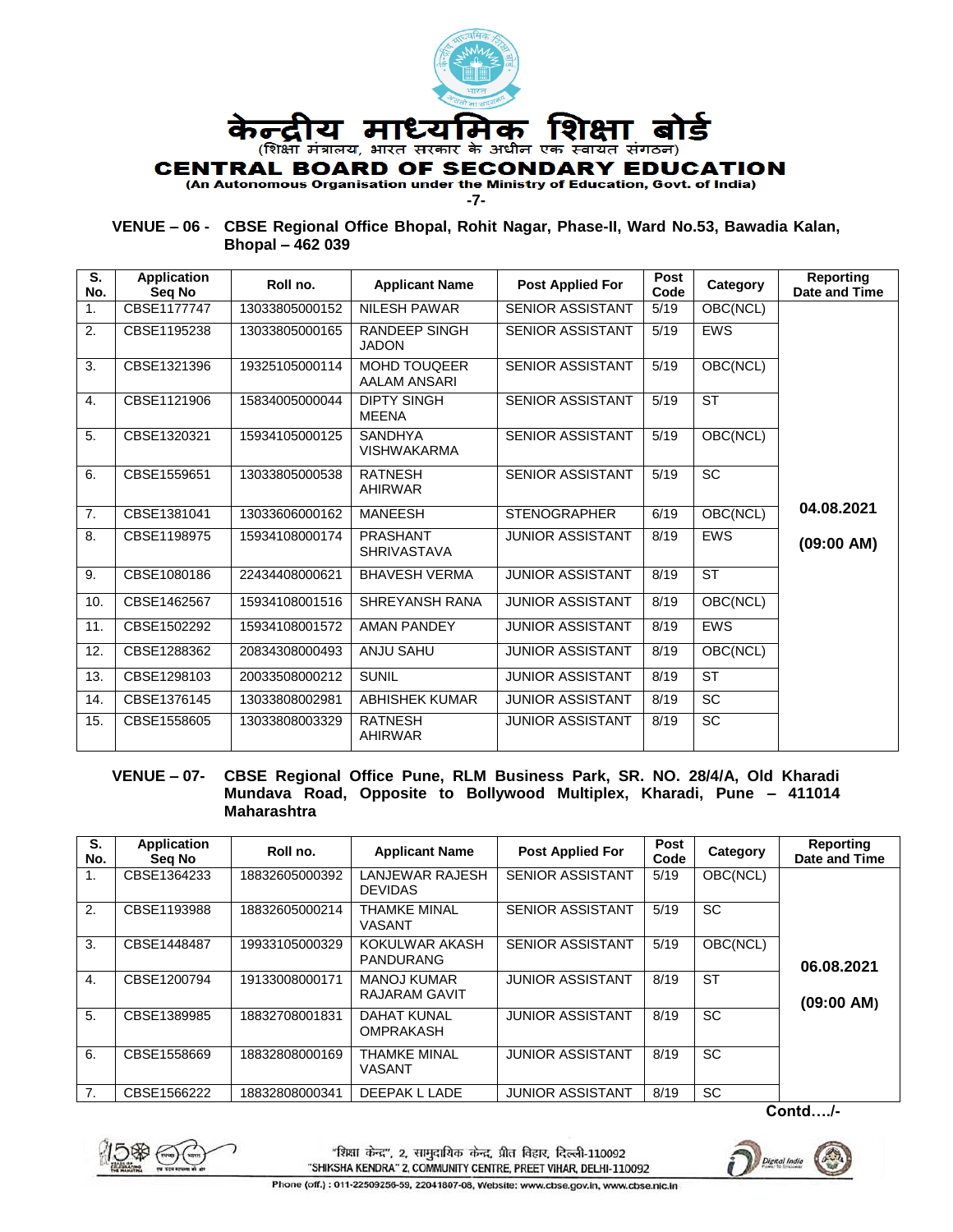

**-8-**

# **VENUE – 08 - CBSE Regional Office Patna, Ambika Complex, Behind State Bank Colony, Near Brahmsthan, Sheikhpura, Raza Bazar, Bailey Road Patna-800 014**

| S.<br>No.      | <b>Application</b><br>Seq No | Roll no.       | <b>Applicant Name</b>                  | <b>Post Applied For</b> | <b>Post</b><br>Code | Category                 | <b>Reporting</b><br>Date and Time |
|----------------|------------------------------|----------------|----------------------------------------|-------------------------|---------------------|--------------------------|-----------------------------------|
| 1 <sub>1</sub> | CBSE1107551                  | 15013805000081 | <b>NGAHNEITHEM</b><br><b>KIPGEN</b>    | <b>SENIOR ASSISTANT</b> | 5/19                | <b>ST</b>                |                                   |
| 2.             | CBSE1117491                  | 12711105000045 | <b>RAHUL KUMAR</b><br><b>SINGH</b>     | <b>SENIOR ASSISTANT</b> | 5/19                | OBC(NCL)                 |                                   |
| 3.             | CBSE1344436                  | 19711605000336 | <b>RADHE SHYAM</b><br>THAKUR           | <b>SENIOR ASSISTANT</b> | 5/19                | <b>UR</b>                |                                   |
| 4.             | CBSE1436715                  | 19325505000152 | <b>SHANKAR SAHU</b>                    | SENIOR ASSISTANT        | 5/19                | OBC(NCL)                 |                                   |
| 5.             | CBSE1467577                  | 19427305001205 | <b>KRISHNA KANHAIYA</b>                | <b>SENIOR ASSISTANT</b> | 5/19                | <b>EWS</b>               |                                   |
| 6.             | CBSE1070859                  | 19711706000071 | <b>NAROTTAM KUMAR</b><br><b>SINGH</b>  | <b>STENOGRAPHER</b>     | 6/19                | <b>UR</b>                | 09.08.2021                        |
| 7.             | CBSE1437681                  | 19711706000553 | <b>ROHIT KUMAR</b><br><b>AKHORI</b>    | <b>STENOGRAPHER</b>     | 6/19                | $\overline{\mathsf{UR}}$ | (09:00 AM)                        |
| 8.             | CBSE1525081                  | 18611306000070 | RISHI KESH KUMAR                       | <b>STENOGRAPHER</b>     | 6/19                | OBC(NCL)                 |                                   |
| 9.             | CBSE1076155                  | 17214708005459 | <b>VIVEK KUMAR</b>                     | <b>JUNIOR ASSISTANT</b> | 8/19                | OBC(NCL)                 |                                   |
| 10.            | CBSE1249438                  | 19712208000142 | <b>KRISHNA KUMAR</b>                   | <b>JUNIOR ASSISTANT</b> | 8/19                | OBC(NCL)                 |                                   |
| 11.            | CBSE1351713                  | 14113708000698 | <b>SAURABH RAJ</b>                     | <b>JUNIOR ASSISTANT</b> | 8/19                | OBC(NCL)                 |                                   |
| 12.            | CBSE1427299                  | 19711708001494 | <b>VIKASH KUMAR</b>                    | <b>JUNIOR ASSISTANT</b> | 8/19                | OBC(NCL)                 |                                   |
| 13.            | CBSE1173897                  | 13412308000107 | <b>KUNDAN KUMAR</b>                    | <b>JUNIOR ASSISTANT</b> | 8/19                | <b>SC</b>                |                                   |
| 14.            | CBSE1539960                  | 12711108000342 | <b>KISHAN KUMAR</b>                    | <b>JUNIOR ASSISTANT</b> | 8/19                | <b>EWS</b>               |                                   |
| 15.            | CBSE1548368                  | 19325808000718 | SARVOTTAM                              | <b>JUNIOR ASSISTANT</b> | 8/19                | OBC(NCL)                 |                                   |
| 16.            | CBSE1598836                  | 19325708000358 | PRAMOD KUMAR                           | <b>JUNIOR ASSISTANT</b> | 8/19                | OBC(NCL)                 |                                   |
| 17.            | CBSE1690068                  | 19324608000328 | <b>VISHAL MEHTA</b>                    | <b>JUNIOR ASSISTANT</b> | 8/19                | OBC(NCL)                 |                                   |
| 18.            | CBSE1692360                  | 19711808000917 | NISHANT KUMAR                          | <b>JUNIOR ASSISTANT</b> | 8/19                | OBC(NCL)                 |                                   |
| 19.            | CBSE1294450                  | 15635408002487 | <b>CHANDRA</b><br>PRAKASH SHARAN       | <b>JUNIOR ASSISTANT</b> | 8/19                | OBC(NCL)                 |                                   |
| 20.            | CBSE1304496                  | 20212508000008 | <b>AJIT THAKUR</b>                     | <b>JUNIOR ASSISTANT</b> | 8/19                | OBC(NCL)                 |                                   |
| 21.            | CBSE1310959                  | 22619408000558 | <b>MANISH KUMAR</b>                    | <b>JUNIOR ASSISTANT</b> | 8/19                | OBC(NCL)                 |                                   |
| 22.            | CBSE1327590                  | 19711208000073 | <b>ANSHU ANAAND</b>                    | <b>JUNIOR ASSISTANT</b> | 8/19                | $\overline{SC}$          |                                   |
| 23.            | CBSE1358923                  | 12114608000010 | <b>HIRANMAI DEY</b>                    | <b>JUNIOR ASSISTANT</b> | 8/19                | OBC(NCL)                 | 09.08.2021                        |
| 24.            | CBSE1362036                  | 13412308001200 | <b>MD MERAJ ALAM</b>                   | <b>JUNIOR ASSISTANT</b> | 8/19                | <b>UR</b>                |                                   |
| 25.            | CBSE1444721                  | 19324208000622 | <b>AMIT KUMAR</b><br><b>PANDEY</b>     | <b>JUNIOR ASSISTANT</b> | 8/19                | <b>UR</b>                | $(02:00$ PM)                      |
| 26.            | CBSE1471943                  | 20212708001234 | <b>ABHISHEK KUMAR</b><br><b>SHARMA</b> | <b>JUNIOR ASSISTANT</b> | 8/19                | $\overline{\text{ST}}$   |                                   |
| 27.            | CBSE1540005                  | 17214708002165 | <b>MANTU KUMAR</b>                     | <b>JUNIOR ASSISTANT</b> | 8/19                | <b>ST</b>                |                                   |
| 28.            | CBSE1555286                  | 19711608000481 | <b>SONALI KUMARI</b>                   | <b>JUNIOR ASSISTANT</b> | 8/19                | <b>EWS</b>               |                                   |
| 29.            | CBSE1619475                  | 20212508000654 | <b>MUKUL KUMAR</b>                     | <b>JUNIOR ASSISTANT</b> | 8/19                | <b>UR</b>                |                                   |
| 30.            | CBSE1693911                  | 13221708000473 | <b>RANG NATH</b><br><b>PANDEY</b>      | <b>JUNIOR ASSISTANT</b> | 8/19                | $\overline{\mathsf{UR}}$ |                                   |

**Contd…./-**



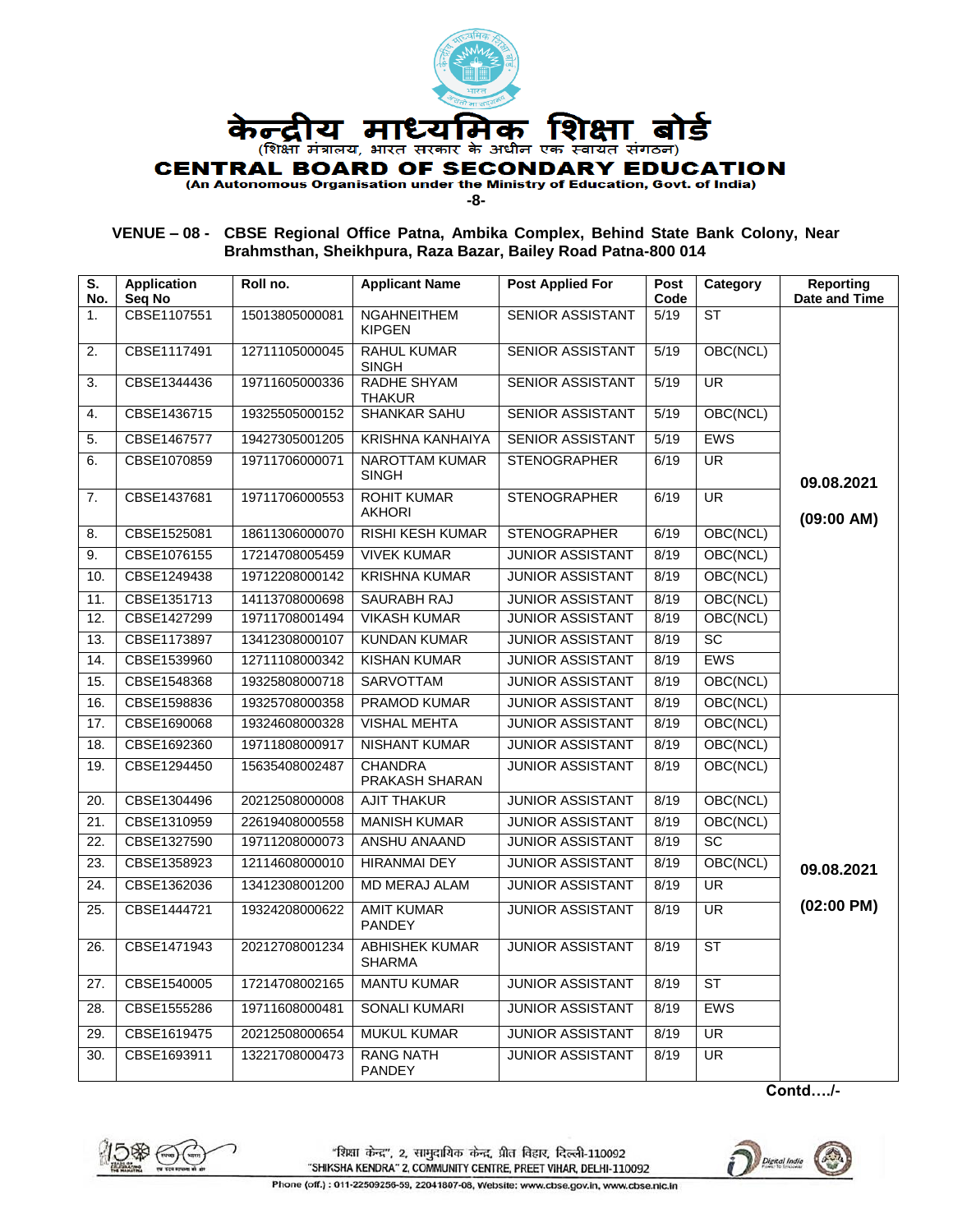

**-9-**

# **VENUE – 09 - CBSE Regional Office Prayagraj (Allahabad), 35 B, Civil Station, M.G. Marg, Civil Lines, Prayagraj (Allahabad) – 211001**

| S.<br>No.        | <b>Application</b><br>Seq No | Roll no.       | <b>Applicant Name</b>                  | <b>Post Applied For</b> | Post<br>Code | Category                 | <b>Reporting</b><br>Date and Time |
|------------------|------------------------------|----------------|----------------------------------------|-------------------------|--------------|--------------------------|-----------------------------------|
| 1.               | CBSE1002772                  | 17618105000001 | <b>VINIT KUMAR</b><br><b>SHARMA</b>    | <b>SENIOR ASSISTANT</b> | 5/19         | <b>UR</b>                |                                   |
| 2.               | CBSE1026281                  | 17617705000016 | <b>AKHILESH SINGH</b>                  | <b>SENIOR ASSISTANT</b> | 5/19         | <b>UR</b>                |                                   |
| 3.               | CBSE1222519                  | 14617105000145 | <b>KAMESH TRIPATHI</b>                 | <b>SENIOR ASSISTANT</b> | 5/19         | <b>UR</b>                |                                   |
| 4.               | CBSE1410216                  | 17618305000084 | <b>UTKARSH</b>                         | <b>SENIOR ASSISTANT</b> | 5/19         | <b>UR</b>                |                                   |
| 5.               | CBSE1571743                  | 14113705000110 | <b>ABHISHEK YADAV</b>                  | <b>SENIOR ASSISTANT</b> | 5/19         | OBC(NCL)                 |                                   |
| 6.               | CBSE1638564                  | 19427205001127 | <b>AMIT KUMAR</b>                      | <b>SENIOR ASSISTANT</b> | 5/19         | OBC(NCL)                 | 02.08.2021                        |
| $\overline{7}$ . | CBSE1504376                  | 11716105000177 | <b>KM JYOTI PAL</b>                    | SENIOR ASSISTANT        | 5/19         | OBC(NCL)                 |                                   |
| 8.               | CBSE1566600                  | 11716305000203 | <b>KAJAL DEVI</b>                      | <b>SENIOR ASSISTANT</b> | 5/19         | <b>UR</b>                | (09:00 AM)                        |
| 9.               | CBSE1431135                  | 11716106000124 | <b>DEEPAK SINGH</b>                    | <b>STENOGRAPHER</b>     | 6/19         | OBC(NCL)                 |                                   |
| 10.              | CBSE1499173                  | 11716106000162 | <b>ABHINANDAN</b><br><b>SINGH</b>      | <b>STENOGRAPHER</b>     | 6/19         | $\overline{\mathsf{UR}}$ |                                   |
| 11.              | CBSE1690533                  | 11716106000238 | <b>VINAY KUMAR</b><br><b>PATEL</b>     | <b>STENOGRAPHER</b>     | 6/19         | OBC(NCL)                 |                                   |
| 12.              | CBSE1327413                  | 16817306000006 | <b>DHARMENDRA</b><br><b>KESHARWANI</b> | <b>STENOGRAPHER</b>     | 6/19         | $\overline{\mathsf{UR}}$ |                                   |
| 13.              | CBSE1449002                  | 18319006000205 | <b>KM MONIKA SAINI</b>                 | <b>STENOGRAPHER</b>     | 6/19         | OBC(NCL)                 |                                   |
| 14.              | CBSE1494052                  | 16817306000010 | <b>VAIBHAV KATIYAR</b>                 | <b>STENOGRAPHER</b>     | 6/19         | OBC(NCL)                 |                                   |
| 15.              | CBSE1002039                  | 22619408000448 | <b>MANJEET PRATAP</b>                  | <b>JUNIOR ASSISTANT</b> | 8/19         | <b>SC</b>                |                                   |
| 16.              | CBSE1042744                  | 19427208001760 | <b>RICHA VERMA</b>                     | <b>JUNIOR ASSISTANT</b> | 8/19         | OBC(NCL)                 |                                   |
| 17.              | CBSE1047748                  | 17617708000463 | <b>CHANDRA BHAWAN</b><br><b>MAURYA</b> | <b>JUNIOR ASSISTANT</b> | 8/19         | OBC(NCL)                 |                                   |
| 18.              | CBSE1009530                  | 13920308000006 | SOVINDRA SINGH                         | <b>JUNIOR ASSISTANT</b> | 8/19         | OBC(NCL)                 | 02.08.2021                        |
| 19.              | CBSE1043271                  | 22619608000287 | <b>RAHUL</b><br><b>KUSHAWAHA</b>       | <b>JUNIOR ASSISTANT</b> | 8/19         | OBC(NCL)                 | $(02:00$ PM)                      |
| 20.              | CBSE1056188                  | 11716708000019 | <b>PRABHAT KUMAR</b><br>PATEL          | <b>JUNIOR ASSISTANT</b> | 8/19         | OBC(NCL)                 |                                   |
| 21.              | CBSE1139416                  | 17618208000372 | <b>AYUSH VERMA</b>                     | <b>JUNIOR ASSISTANT</b> | 8/19         | OBC(NCL)                 |                                   |
| 22.              | CBSE1147133                  | 11716408000461 | PRADEEP KUMAR<br>YADAV                 | <b>JUNIOR ASSISTANT</b> | 8/19         | OBC(NCL)                 |                                   |
| 23.              | CBSE1210403                  | 19427308004392 | <b>SHUBHAM</b>                         | <b>JUNIOR ASSISTANT</b> | 8/19         | OBC(NCL)                 |                                   |
| 24.              | CBSE1327425                  | 18129308001830 | PARVEJ AHAMAD                          | <b>JUNIOR ASSISTANT</b> | 8/19         | <b>EWS</b>               |                                   |
| 25.              | CBSE1403678                  | 17618008000364 | <b>DINESH KUMAR</b><br><b>VERMA</b>    | <b>JUNIOR ASSISTANT</b> | 8/19         | OBC(NCL)                 |                                   |
| 26.              | CBSE1408438                  | 16817408000291 | SHIV ASTIK GUPTA                       | <b>JUNIOR ASSISTANT</b> | 8/19         | OBC(NCL)                 | 03.08.2021                        |
| 27.              | CBSE1082007                  | 15220908000029 | <b>SUBODH KUMAR</b>                    | <b>JUNIOR ASSISTANT</b> | 8/19         | SC                       |                                   |
| 28.              | CBSE1083531                  | 16817608001062 | <b>GAURAV KUMAR</b>                    | <b>JUNIOR ASSISTANT</b> | 8/19         | <b>ST</b>                | (09:00 AM)                        |
| 29.              | CBSE1110711                  | 11215708000590 | <b>DILEEP</b>                          | <b>JUNIOR ASSISTANT</b> | 8/19         | SC                       |                                   |
| 30.              | CBSE1124149                  | 11716308000466 | <b>RAHUL KUSHWAHA</b>                  | <b>JUNIOR ASSISTANT</b> | 8/19         | OBC(NCL)                 |                                   |

**Contd…./-**



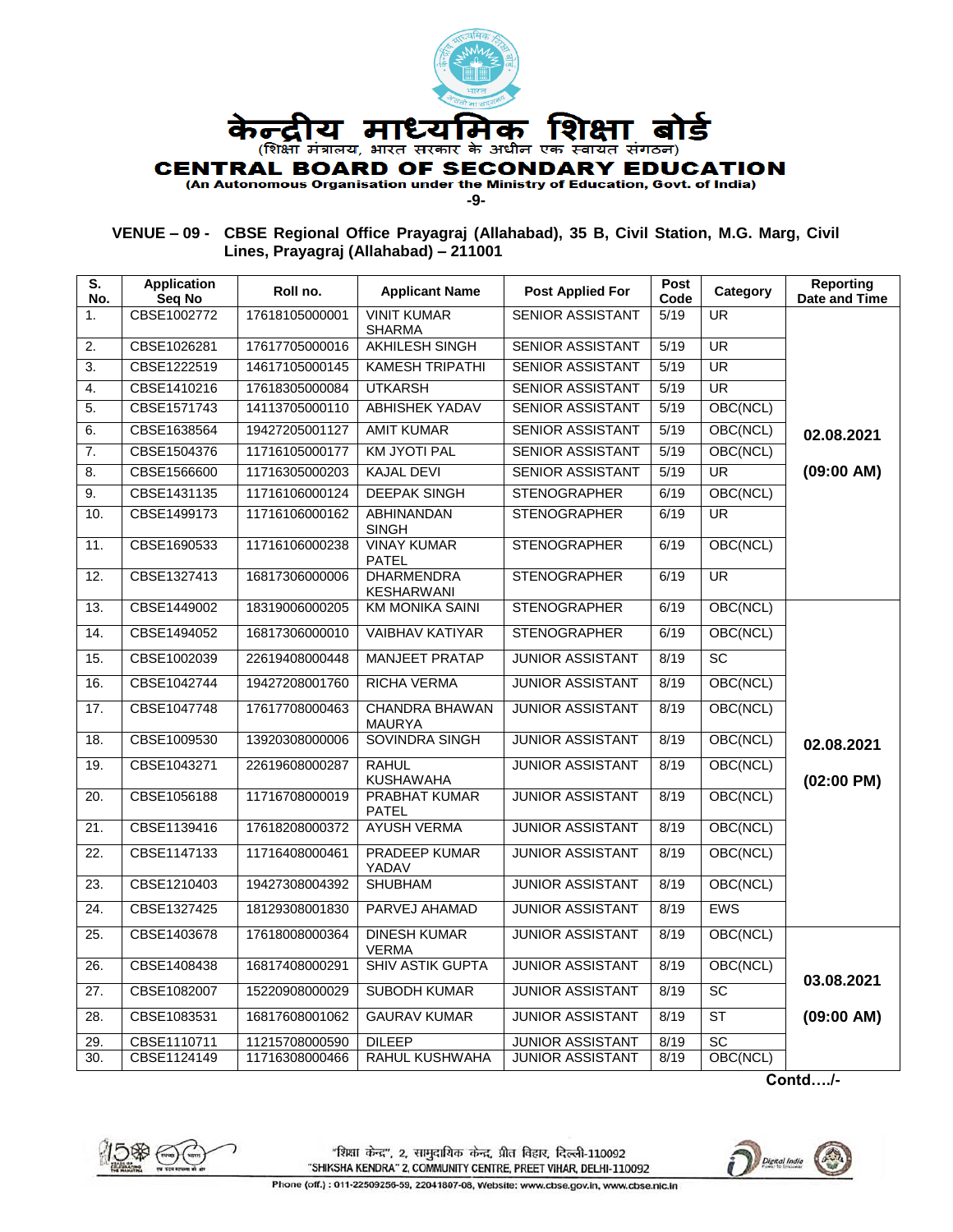

**-10-**

**VENUE – 09 - CBSE Regional Office Prayagraj (Allahabad), 35 B, Civil Station, M.G. Marg, Civil Lines, Prayagraj (Allahabad) – 211001**

| 31. | CBSE1160187 | 17617708000979 | <b>VANDANA</b>                         | <b>JUNIOR ASSISTANT</b> | 8/19 | OBC(NCL)   |                      |
|-----|-------------|----------------|----------------------------------------|-------------------------|------|------------|----------------------|
| 32. | CBSE1498742 | 17618508000216 | <b>KAUSHIK PANDEY</b>                  | <b>JUNIOR ASSISTANT</b> | 8/19 | <b>EWS</b> |                      |
| 33. | CBSE1505344 | 16817408000878 | ANURUDDH SINGH                         | <b>JUNIOR ASSISTANT</b> | 8/19 | OBC(NCL)   | 03.08.2021           |
| 34. | CBSE1509156 | 13033708000666 | <b>SHIVAM</b><br><b>CHATURVEDI</b>     | <b>JUNIOR ASSISTANT</b> | 8/19 | <b>EWS</b> | (09:00 AM)           |
| 35. | CBSE1542187 | 15934108000714 | <b>BHOLANATH</b><br><b>TIWARI</b>      | <b>JUNIOR ASSISTANT</b> | 8/19 | <b>UR</b>  |                      |
| 36. | CBSE1682810 | 18519108000710 | <b>VIKRANT KUMAR</b>                   | <b>JUNIOR ASSISTANT</b> | 8/19 | <b>EWS</b> |                      |
| 37. | CBSE1244925 | 18519108000556 | <b>DIKSHA SAINI</b>                    | <b>JUNIOR ASSISTANT</b> | 8/19 | OBC(NCL)   |                      |
| 38. | CBSE1276276 | 17618208000748 | SANGEETA GUPTA                         | <b>JUNIOR ASSISTANT</b> | 8/19 | OBC(NCL)   |                      |
| 39. | CBSE1314811 | 16817408000235 | <b>SUSHIL KUMAR</b><br><b>TRIPATHI</b> | <b>JUNIOR ASSISTANT</b> | 8/19 | <b>UR</b>  |                      |
| 40. | CBSE1329796 | 11716708000346 | PRIYA JAISWAL                          | <b>JUNIOR ASSISTANT</b> | 8/19 | OBC(NCL)   |                      |
| 41. | CBSE1381583 | 11716808000133 | <b>SUNEEL KUMAR</b>                    | <b>JUNIOR ASSISTANT</b> | 8/19 | SC         |                      |
| 42. | CBSE1428208 | 19712208000008 | <b>ANUP KUMAR</b><br><b>SHUKLA</b>     | <b>JUNIOR ASSISTANT</b> | 8/19 | <b>EWS</b> | 03.08.2021           |
| 43. | CBSE1506330 | 17617908000649 | <b>RAJENDRA SINGH</b>                  | <b>JUNIOR ASSISTANT</b> | 8/19 | OBC(NCL)   | $(02:00 \text{ PM})$ |
| 44. | CBSE1514689 | 16817208000179 | <b>ISHEE SINHA</b>                     | <b>JUNIOR ASSISTANT</b> | 8/19 | <b>EWS</b> |                      |
| 45. | CBSE1580946 | 16817408001416 | <b>SONU KAMAL</b>                      | <b>JUNIOR ASSISTANT</b> | 8/19 | <b>SC</b>  |                      |
| 46. | CBSE1592093 | 14928108000266 | SONU                                   | <b>JUNIOR ASSISTANT</b> | 8/19 | <b>SC</b>  |                      |
| 47. | CBSE1599513 | 17618608000556 | PRIYA GAUR                             | <b>JUNIOR ASSISTANT</b> | 8/19 | OBC(NCL)   |                      |
| 48. | CBSE1688834 | 17617908000468 | PALLAVI GUPTA                          | <b>JUNIOR ASSISTANT</b> | 8/19 | OBC(NCL)   |                      |
|     |             |                |                                        |                         |      |            |                      |

**VENUE – 10 - CBSE Regional Office Bhubaneswar, Plot No. 4(PT), Saileshree Vihar, Chandrasekharpur, District Khordha - 751 021 Odisha**

| S.<br>No. | Application<br>Seg No | Roll no.       | <b>Applicant Name</b>               | <b>Post Applied For</b> | Post<br>Code | Category              | Reporting<br>Date and Time |
|-----------|-----------------------|----------------|-------------------------------------|-------------------------|--------------|-----------------------|----------------------------|
| 1.        | CBSE1010052           | 20713205000004 | <b>BIKRANT MEHER</b>                | <b>SENIOR ASSISTANT</b> | 5/19         | OBC(NCL)              |                            |
| 2.        | CBSE1081072           | 17214705000088 | <b>SOURAV</b><br><b>CHAKRABARTI</b> | <b>SENIOR ASSISTANT</b> | 5/19         | UR.                   |                            |
| 3.        | CBSE1395256           | 19711705000466 | <b>GUNJAN KUMAR</b>                 | <b>SENIOR ASSISTANT</b> | 5/19         | OBC(NCL)              |                            |
| 4.        | CBSE1503769           | 17214705000579 | <b>DEEPAK</b>                       | <b>SENIOR ASSISTANT</b> | 5/19         | $\overline{OBC}(NCL)$ | 05.08.2021                 |
| 5.        | CBSE1550474           | 13813005000080 | <b>DEEPAK KUMAR</b><br>LENKA        | <b>SENIOR ASSISTANT</b> | 5/19         | UR.                   |                            |
| 6.        | CBSE1330457           | 17214708003840 | <b>SURAJ SINGH</b>                  | <b>JUNIOR ASSISTANT</b> | 8/19         | <b>EWS</b>            | (09:00 AM)                 |
| 7.        | CBSE1332307           | 13112908001157 | ANIL KUMAR SAHU                     | <b>JUNIOR ASSISTANT</b> | 8/19         | OBC(NCL)              |                            |
| 8.        | CBSE1403585           | 17214708004135 | SANTWANA DAS                        | <b>JUNIOR ASSISTANT</b> | 8/19         | OBC(NCL)              |                            |
| 9.        | CBSE1618509           | 13112908003278 | ADITYA NARAYAN<br><b>SINGH</b>      | <b>JUNIOR ASSISTANT</b> | 8/19         | <b>ST</b>             |                            |

**Contd…./-**



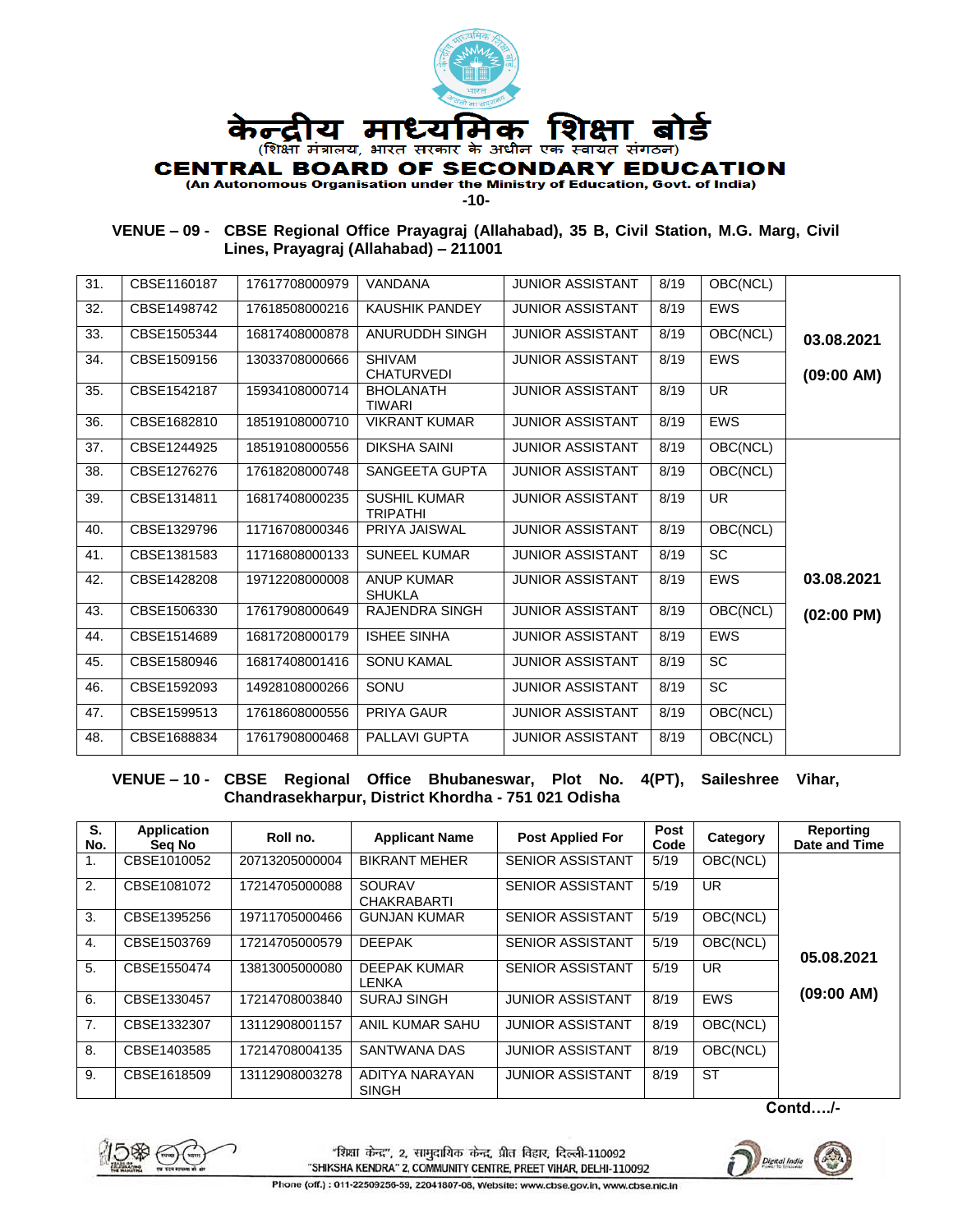

**-11-**

#### **VENUE – 11- CBSE Regional Office Chennai, New No-3, Old No. 1630 A, "J" Block, 16th Main Road Anna Nagar West, Chennai-600040**

| S.<br>No. | Application<br>Sea No | Roll no.       | <b>Applicant Name</b> | <b>Post Applied For</b> | Post<br>Code | Category   | Reporting<br>Date and Time |
|-----------|-----------------------|----------------|-----------------------|-------------------------|--------------|------------|----------------------------|
|           | CBSE1106224           | 17530905000005 | AJIT VARGHESE         | <b>SENIOR ASSISTANT</b> | 5/19         | UR         | 07.08.2021                 |
| 2.        | CBSE1456879           | 21731108000533 | AJESH S               | <b>JUNIOR ASSISTANT</b> | 8/19         | OBC(NCL)   |                            |
| 3.        | CBSE1255183           | 16634808000137 | SAKALA KRISHNA<br>SAI | <b>JUNIOR ASSISTANT</b> | 8/19         | <b>FWS</b> | (09:00 AM)                 |
| -4.       | CBSE1186496           | 13635808000759 | SARAVANAN N           | <b>JUNIOR ASSISTANT</b> | 8/19         | UR         |                            |

The candidates are directed to attend the document verification process as per the schedule mentioned against his/her name. Mere inclusion of the name of the candidate in the list of provisionally eligible candidates does not confer any right upon the candidate for appointment unless the Board is satisfied after such inquiry as may be considered necessary that the candidate is suitable in all respect for appointment to the post.

The candidates are required to bring following documents on the day of the verification of documents/records:-

- **1.** Duly filled attestation form in triplicate (which is available on CBSE website) along with three sets of self-attested photocopies of the following documents alongwith original documents:
	- **a.** Copy of Admit Card
	- **b.** Two recent Colour passport size photographs.
	- **c.** Date of Birth as recorded in the Matriculation/Secondary School Examination certificate only will be accepted by the Board for determining the age or equivalent certificate in support of your date of birth.
	- **d.** All educational certificates i.e. mark sheets and degree certificates from class 10<sup>th</sup> onwards along with consolidated Mark Sheet & Year-wise Mark Sheets (with overleaf details, if any) as proof of subjects studied at various levels.
	- **e.** SC/ST/OBC (NCL)Centre List/EWS/Ex-Servicemen/PwBD Certificates issued by the Competent Authorities, in the prescribed format as given in the CBSE Recruitment Notice (if applicable)
	- **f.** Experience Certificate from his/her employer (if applicable), as given in the CBSE Recruitment Notice.
	- **g.** No Objection Certificate (NOC)/ Cadre Clearance Certificate from the present employer (if applicable).
	- **h.** Complete Discharge Certificate/Pension Payment Order in support of claim of being in Ex-Servicemen category (if applicable).
	- **i.** If an Ex-Servicemen candidate who has already secured employment on civil side, intends to get the benefit of reservation under Ex-Servicemen category, He/She should bring a letter from the present employer stating that he/she has informed his/her employer that he had applied for the said Examination before joining the initial civil employment.

**Contd…./-**